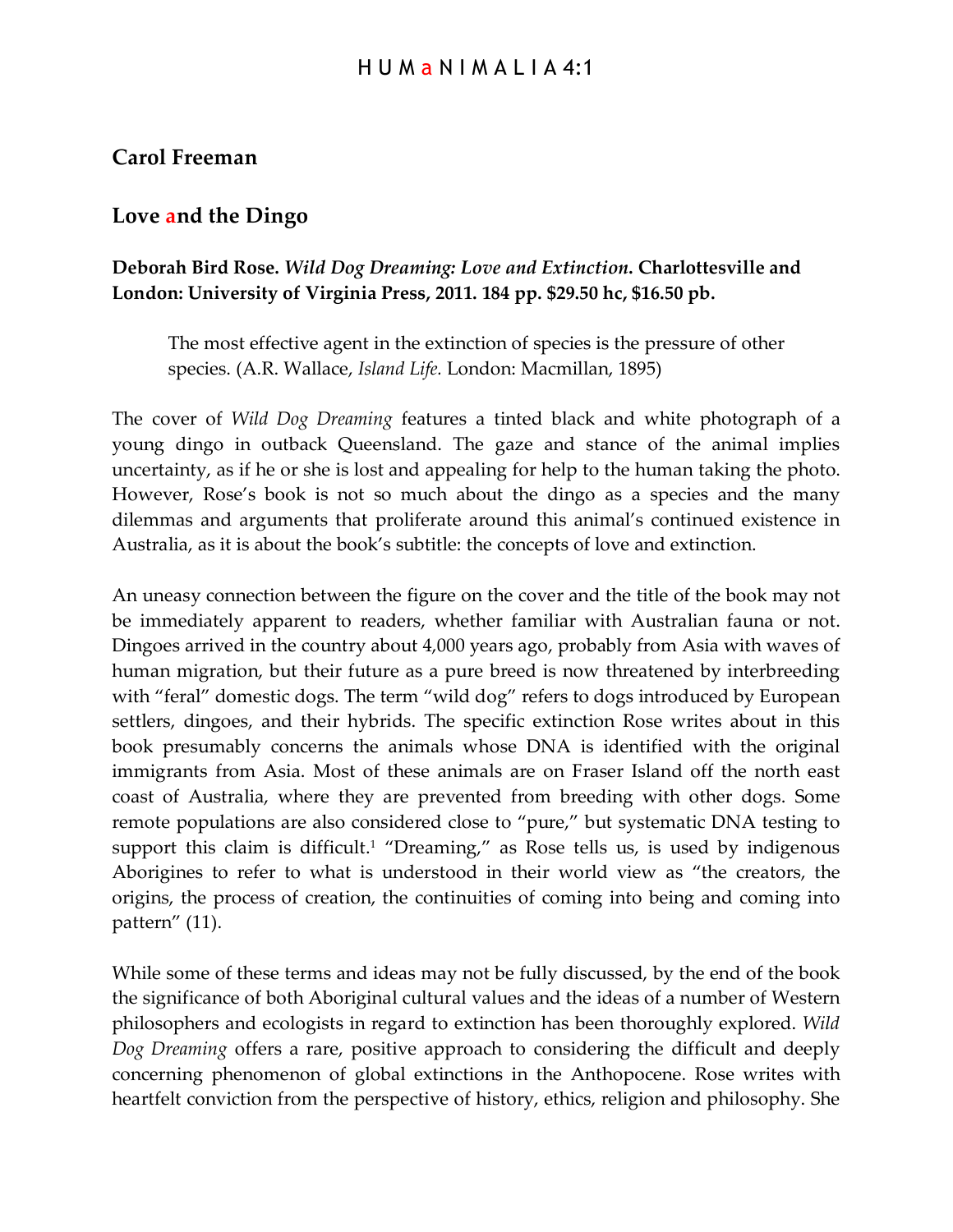makes her case with reference to the place of animals (human and nonhuman) in relation to each other and the biosphere. The book is meditative and reflective, rather than analytical, and Rose is in no doubt about the responsibilities of humans to the occupants of the Earth and appeals to her readers to embrace life, with all its complexities and contradictions.

She begins her book with a second compelling image: the skinned bodies of dingoes hanging by their hind feet from a tree not far from Canberra, the national capital of Australia. The sight of this "strange fruit" deeply affects her. Dingoes and creation stories provide a touchstone throughout the book while she refers to her Aboriginal teacher Old Tim and the thoughts of a range of Western philosophers. Rose hopes at least to begin to "mend the world" (5), and to this end includes a series of very personal stories, with her experiences related in a tone that is conversational and even confidential ― it is accessible writing. While her intended audience is obviously more than academic, the bulk of her book discusses the sometimes weighty and disparate views of, among others, Emmanuel Levinas, Donna Haraway, Val Plumwood, Robyn Eckersley, Michael Soulé, Martin Heidegger, and Lev Shestov. Later, the custom of talking around a campfire is used to bring these thinkers together in a discussion that "keeps the stories rolling." Rose is not looking for final meanings, but letting "the flow of ideas take them into new places" (15).

These and other conversations raise ethical questions related to the problem of species extinction. She asks, how do animal deaths relate to human death ― particularly massacre, genocide, and mass slaughter? The reality of animal death is confronted with an equanimity not often found in theoretical books in a passage where the dead body of a hunted animal is being prepared to be eaten. Rose's response to the heat and smell of the body is almost identical to my reaction in a similar situation, when a just-caught rabbit was skinned and quartered on a cracked glass table in a shack by the beach. It is a scene I remember with great clarity, so suddenly in touch with the sensory details and undeniable facts of this kind of death. The lesson here is that the industrialized killing of animals in Western society and the distance we then have from them is echoed in the remoteness of extinction to our daily lives: isolated glimpses of polar bears on television reinforces indifference.

Resistance to looking the animal in the face and confronting the difficult questions associated with human-animal relations is dealt with through a discussion of Levinas's essay "Name of a Dog." Rose anguishes over the inability of Levinas to connect with the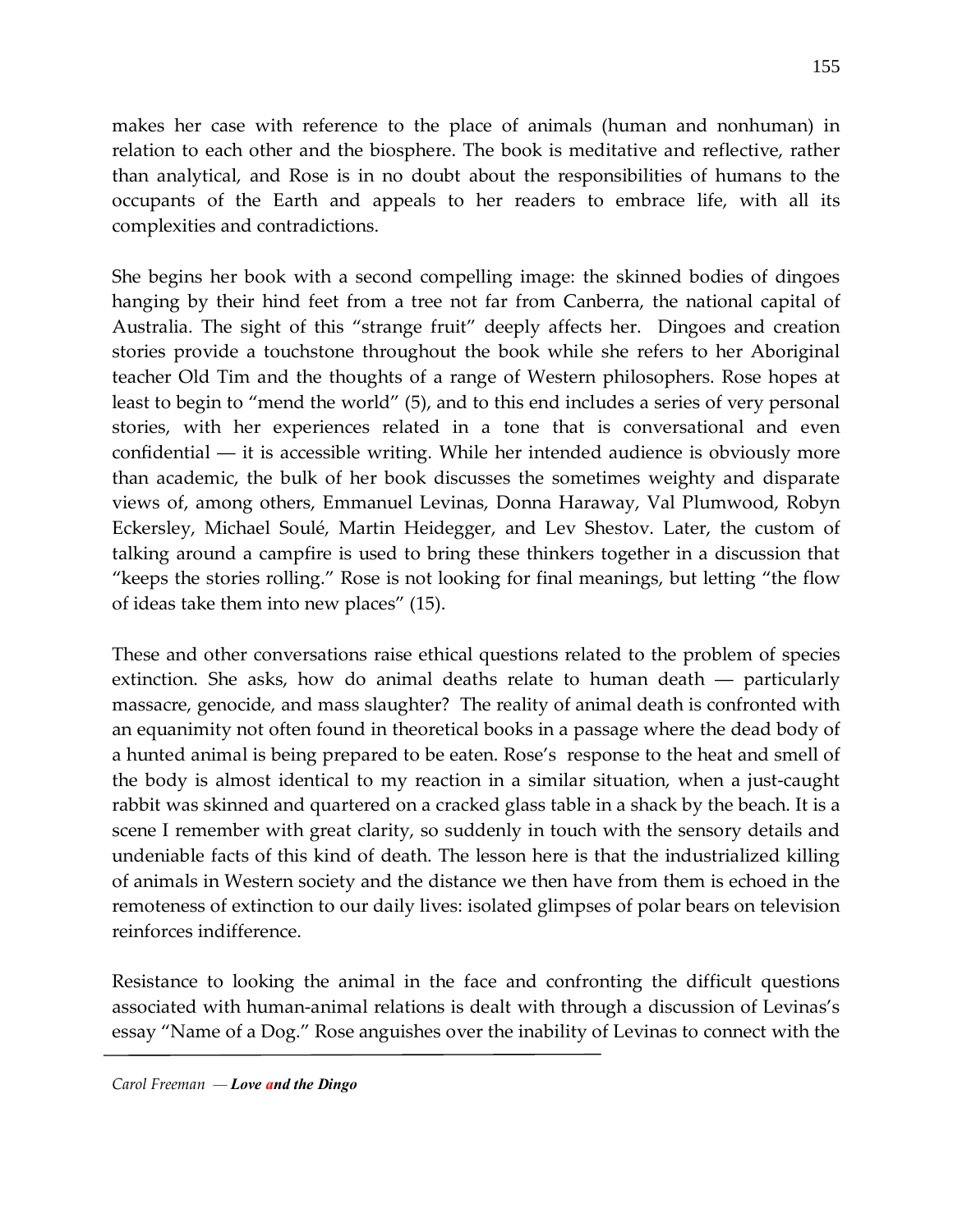dog Bobby as an ethical, communicable being. She notes the strength of the human/animal boundary in Western thought ― "the tyranny of the abstract over the living reality of the world"  $(31)$  — and what she sees as the strengthening of these barriers by science. She feels that Levinas maintains the boundary between animals and humans ― even in the face of his love for the dog Bobby ― to save the Idea of Man, as well as the Idea of God (40). This failure is an emptiness, a disappointment, that Rose finds profoundly disturbing. She compares this erasure to the attitude of David Lurie toward the dog who forms a bond with him in J. M. Coetzee's *Disgrace* and sees his turning away from the animal's fate as the "disgrace" of the book's title.

A significant portion of *Wild Dog Dreaming* is devoted to a discussion of ideas about God, the Bible, and the absence of certainty in the present era. While talking of loneliness, despair, existentialism (which she perceives as appearing with the absence or death of God) and the breaking down of dualisms ― for instance, the boundary between nature and culture ― new questions arise concerning our relation to nonhuman animals. Some queries that Rose poses are: If we are like them, do we lose our sense of having a unique origin and destiny? If we are not like them, are we isolated? To whom are we accountable? Who are we with them, and then again, who are we without them? (48). Interspersed with these considerations are stories from the dry and remote Simpson Desert and Rose's conversations and walks with Aboriginal men from the Yarralin community in Australia's Northern Territory. Old Tim has a particularly rich connection with dingoes through shared kinship, a wealth of creation stories, and "a passionate attachment" to his wild dogs. These passages bring both specific instances of what she talks about in other parts of the book and universality to her discussion. Again and again the importance of human-animal connection, entanglement, symbiosis, mutuality, webs of exchanges, and interdependence are stressed. She points out the urgency of recognizing these connections as the Earth faces potentially catastrophic changes in climate and the extinction of a great number of animals and plants. Aboriginal culture, beliefs and practices are a constant example of alternative ways of thinking about and living in the land, while also offering a different way of managing human life and death.

There are also facts and assessments about the place of dingoes in white Australian and ecological contexts ― dingo fences, poisoning techniques and the a itudes of pastoralists, the dingo's howl and possible extinction, the role of dingoes as apex predators in maintaining biodiversity, and the effect of habitat clearing. But, more often, Rose veers away from current issues concerning specific human-animal interactions, such as dingo attacks on humans, the eating of dingoes by Aboriginal people, attitudes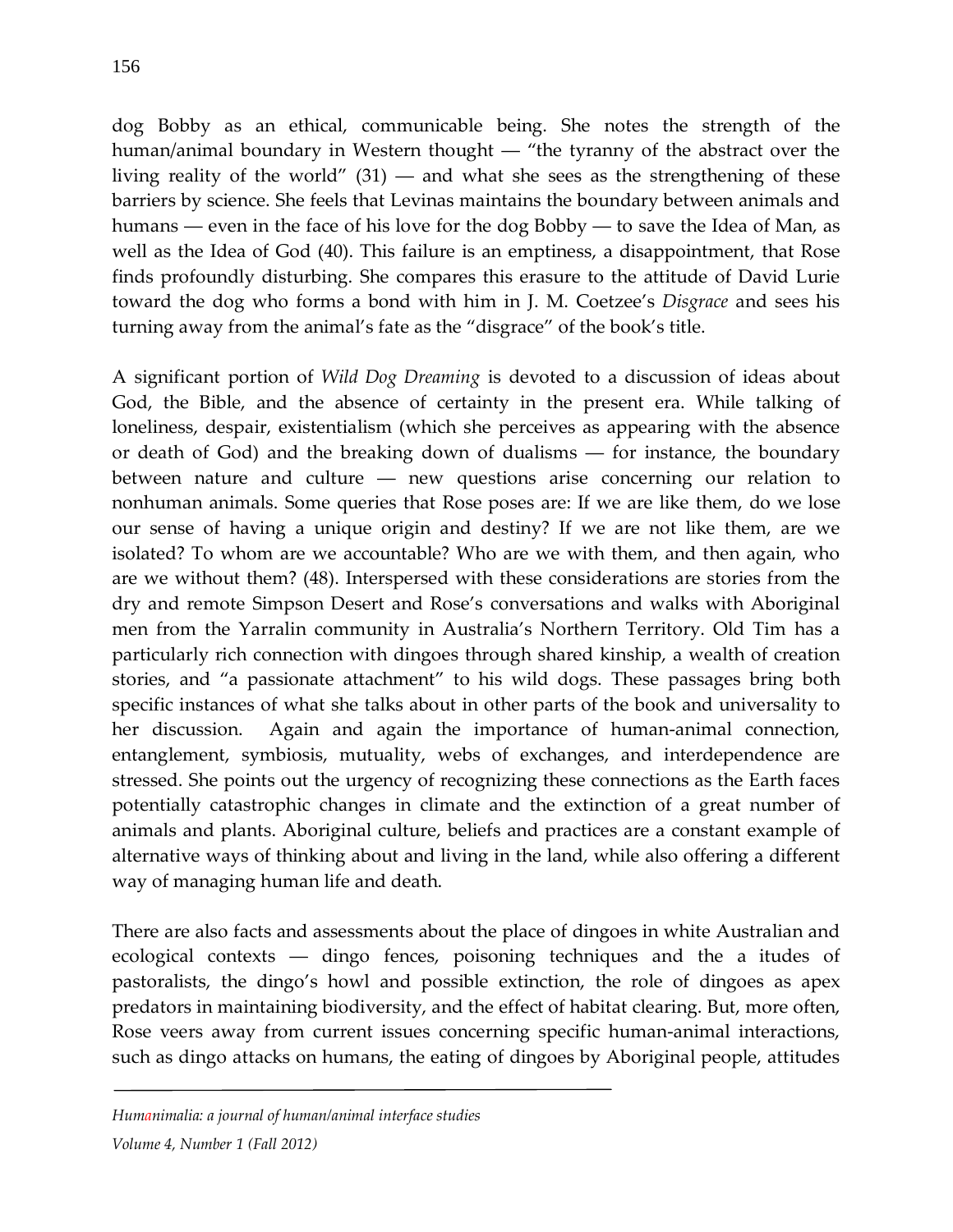to interbreeding, and the significance of the idea of pure breed dingoes. One of the other absences from Rose's book is any mention of the very recent extinction of the thylacine, a native forerunner of the dingo in Australia. Many scientists believe that competition from dingoes resulted in the disappearance of thylacines from mainland Australia, while the species survived on the island of Tasmania where the dingo did not exist, although this is not conclusive. Evidence from Tasmania and mainland rock engravings suggest that the position of the dingo in the mainland biosphere and the treatment the species is now experiencing, along with their place in Aboriginal culture and the terms used to describe them, are strikingly similar to those encountered by the thylacine.

Necessary aspects of Rose's discussion are ideas of suffering and grief. As with other elements in the book, Biblical figures and commentaries, or Aboriginal ways of dealing with these issues, either introduce or are at the center of her dialogue. In Yarralin community the dropping of 1080-poison dingo bait by aircraft on their traditional land is perceived as an outrage and raises protests. 1080 poison is not only toxic to dingoes, but also to many other species. It can take 2-12 hours for an animal to die; it causes disorientation, muscle tremors and convulsions.2 1080 remains in the flesh and bones of the poisoned animals, which then becomes a problem when their bodies are eaten by scavengers. Rose is right to question indifference, power, and the paradoxes involved in this situation. While the few remaining pure breed dingoes are protected under some Australian State laws, hybrid and wild dog numbers are increasing and they can be shot on sight. The difficulty of determining one from the other where interbreeding continues makes the eradication of dingoes both likely, and an implied rather than explicit desire. Rose returns to Levinas via Michael Fagenblat's statement that he ends up with "an ethics that is so impassive, indeed formal, that it risks itself becoming pure theory" (quoted on 103) and by this circuitous route comes back, quite surprisingly, to extinction. These webs of connection, in themselves, underscore the argument she is making. It is with immense skill and intelligence that this network of threads is woven, but Rose does not answer the questions that were on my lips: If dingoes are endangered ― how many are left? What is the biological connection between dingoes and wild dogs? How does this connection relate to the idea of "extinction?" Likewise, the issues and problems involved in dingo conservation are left to be addressed by other writers and discovered by the reader.

A highlight of the book occurs in chapter 10, where there is an imaginary discussion with a group of philosophers, including Old Tim, around a campfire. Ilya Prigogine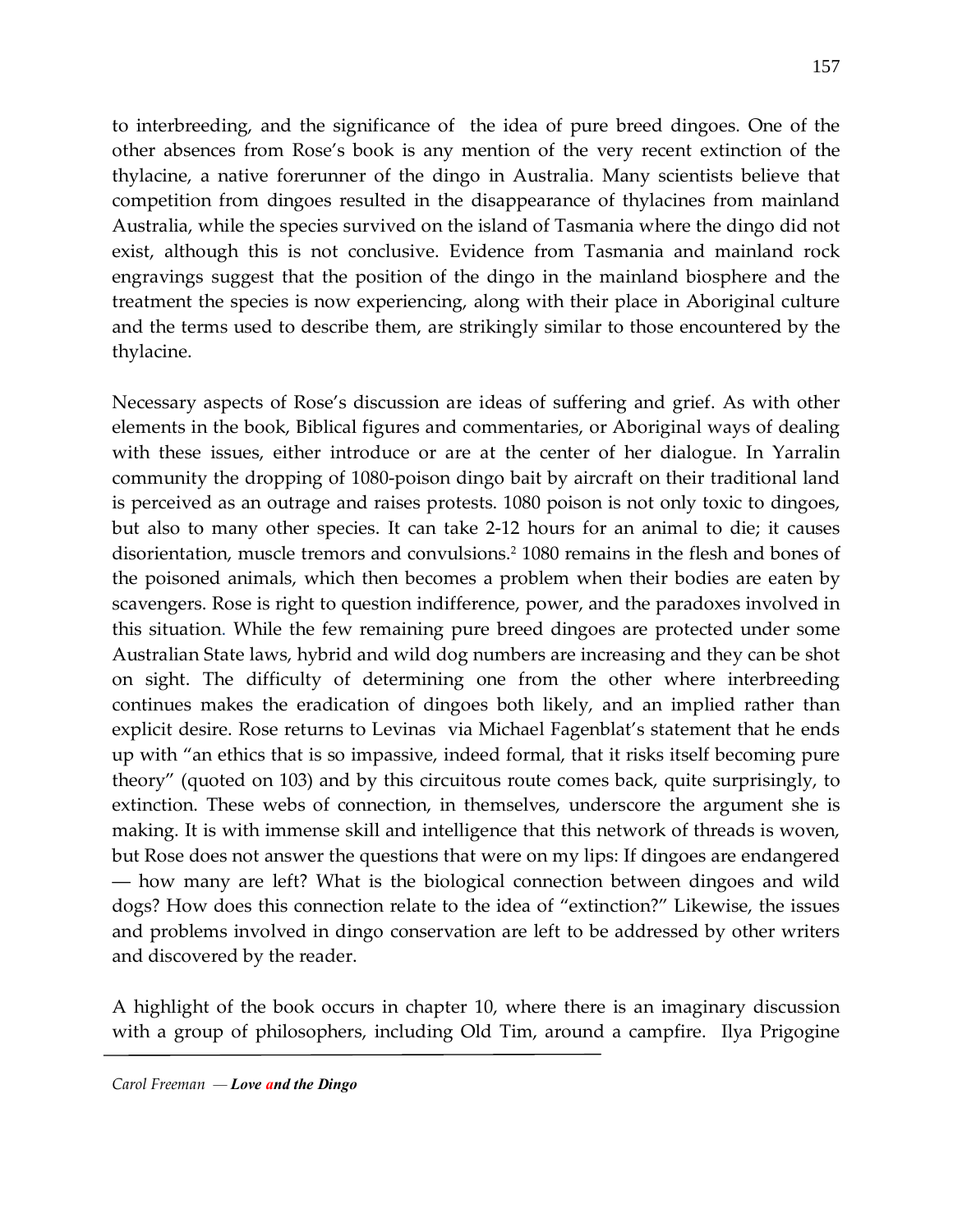says immutability is certain, predictable. Plumwood sees a connection between death and certainty, and says Plato was working towards an account of life that would sustain immortality in the face of death ― modernity, of course, has "proved incapable of

offering a life-affirming account of death" (114). Tim tells a story where one part of a human lives on after death. Shestov points out that death entails grief and loss, but Tim says it does not involve "nothingness" ― the nihilism Shestov has wri en about. I particularly enjoyed the idea of Haraway's dog, Cayenne, bounding into view with Donna: she has written about Heidegger's "the Open," a zone or process where humans come face to face with the nothingness that gives rise to Being. Haraway encounters animal others in "the Open" and she argues for "world making that affirms and enhances like in connectivity and without hierarchy" (117). The conversation closes with Shestov's spirited response to God and the world: God-craziness ...

One of the last chapters of Rose's book begins to deal with humans as prey, but only in a historical sense: her indefatigable exuberance intervenes, so that observations slide into a discussion of the Bible's Song of Songs, the metaphysics of love, sensuality and ecological erotics, and back to her thesis that connections are powerful: love and death exist in dynamic balance. The difficulties of perceiving and sustaining this balance are glaringly obvious in the stories that are currently being played out in Australia. In June 2012 the deputy coroner of the Northern Territory, with tears in her eyes, delivered the final verdict in what was probably the most fraught case of human/animal interaction in the country's history. More than 30 years earlier, Lindy Chamberlain claimed her baby was taken from her tent by a dingo while the family were camping at Uluru, a red stone monolith in Central Australia that is a popular tourist site and sacred to the Anangu people of the area. However, she was charged with murdering her daughter Azaria and spent three years in jail. After many years of attempting to formally receive exoneration for her child's death, this fourth inquest concluded that a dingo had, indeed, taken her baby.

Adrian Franklin, in an article "Dingoes in the Dock" published in a recent edition of *New Scientist*, anticipates how the Azaria Chamberlain finding might impact on conservation efforts for the dingo:

If the conservation movement insists on unrealistic conceptions of the dingo, as happened with Fraser Island, then the future of the species in Australia does not look good. Attacks may continue, with culling of problem animals the inevitable result. <sup>3</sup>

*Humanimalia: a journal of human/animal interface studies Volume 4, Number 1 (Fall 2012)*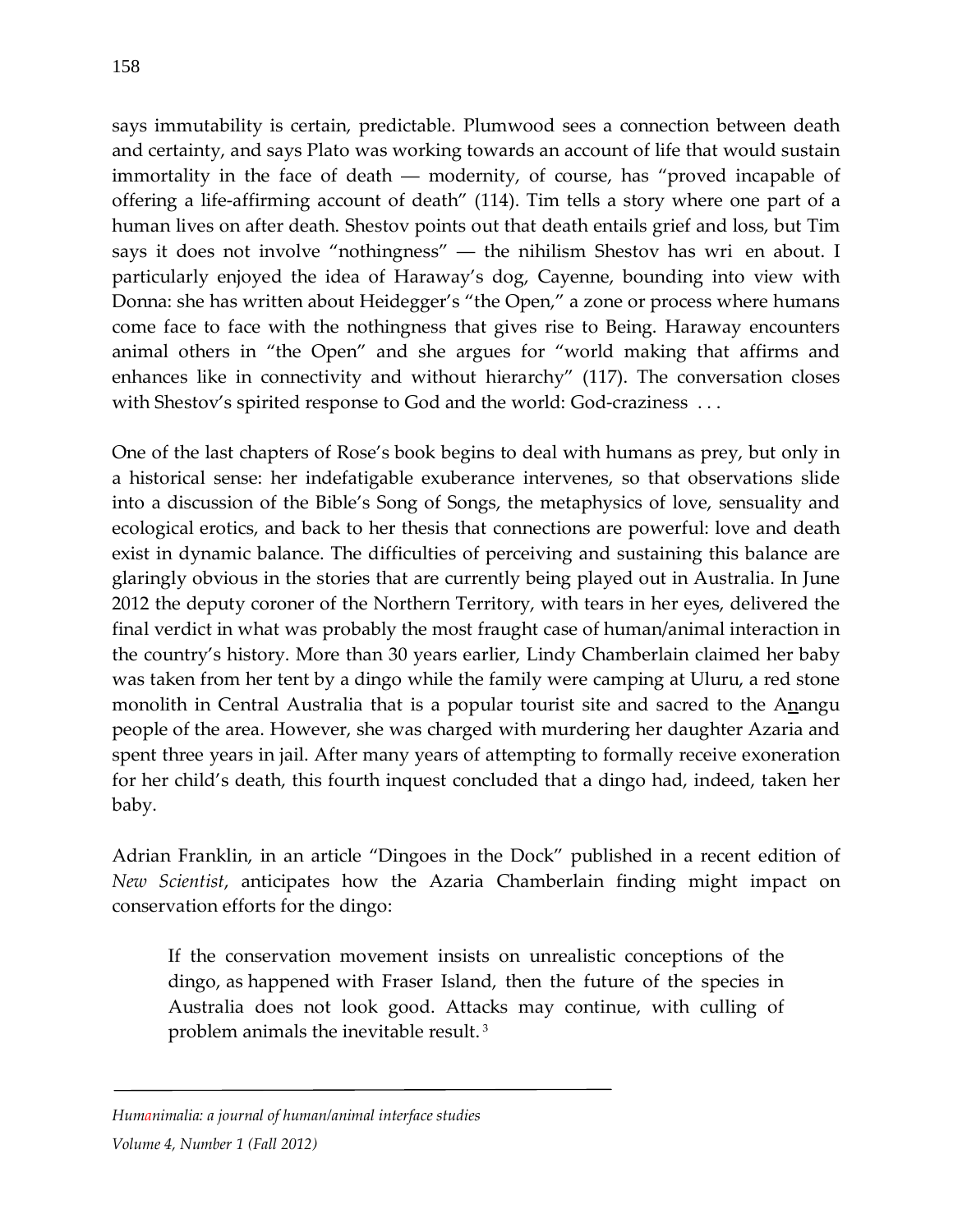However, if it is finally accepted that a dingo killed Azaria, and that dingoes naturally have a complex repertoire of behaviors that include symbiotic and predatory associations with humans, then it can be assigned its place on the landscape as a dangerous animal and conserved as such animals are everywhere, with its separation from people given due weight.4

I have a quibble with one aspect of the book's publication that was perhaps outside the control of its author, but I think is worth mentioning. The publisher's "News Release" included with my copy is headed "WILD DOG DREAMING Animal Extinction: the Anomaly of Human-Driven Disaster." The release then claims that "The endangered dingo of Australia is not the first animal to face extinction, but its story is particularly disturbing as it is the first to be caused by a single species: our own." This failure to acknowledge the many species already driven to extinction by humans in this Anthropocene era ― for example, the passenger pigeon in USA, the Falklands Islands wolf, the thylacine in Tasmania, the dodo in Mauritius — is disturbing, and I can only encourage authors to be vigilant in picking up errors such as this, perhaps made in haste or without fully understanding the text.

But this is a minor concern about a book that is sure to interest and inspire Rose's many admirers, as well as readers who access her writing for the first time. *Wild Dog Dreaming* proposes an attitude toward life and death that is challenging and invigorating: through coupling love and extinction humans may be able to make a difference ― a unique answer to the sixth great extinction event and one of the most important problems of our time.

## **Notes**

1. See Colong Foundation for Wilderness Nomination: http://www.colongwilderness. org.au/files/pages/dingo-nom-text.pdf

2. From a brochure *1080 & Dogs Don't Mix,* published by the Fox Free Taskforce, Tasmanian Department of Primary Industry, Water and Environment, which I picked up in the waiting room of my local veterinarian.

3. See Leah Burns *et al* on the subject of dingoes on Fraser Island, including the recommendation that an ecocentric ethic hould be applied: it is human, as well as nonhuman animals, that need to be managed: Georgette Leah Burns and Peter Howard, "When Wildlife Tourism Goes Wrong: A Case Study Of Stakeholder and Management Issues Regarding Dingoes on Fraser Island, Australia." *Tourism Management* 24.6 (2003): 699-712